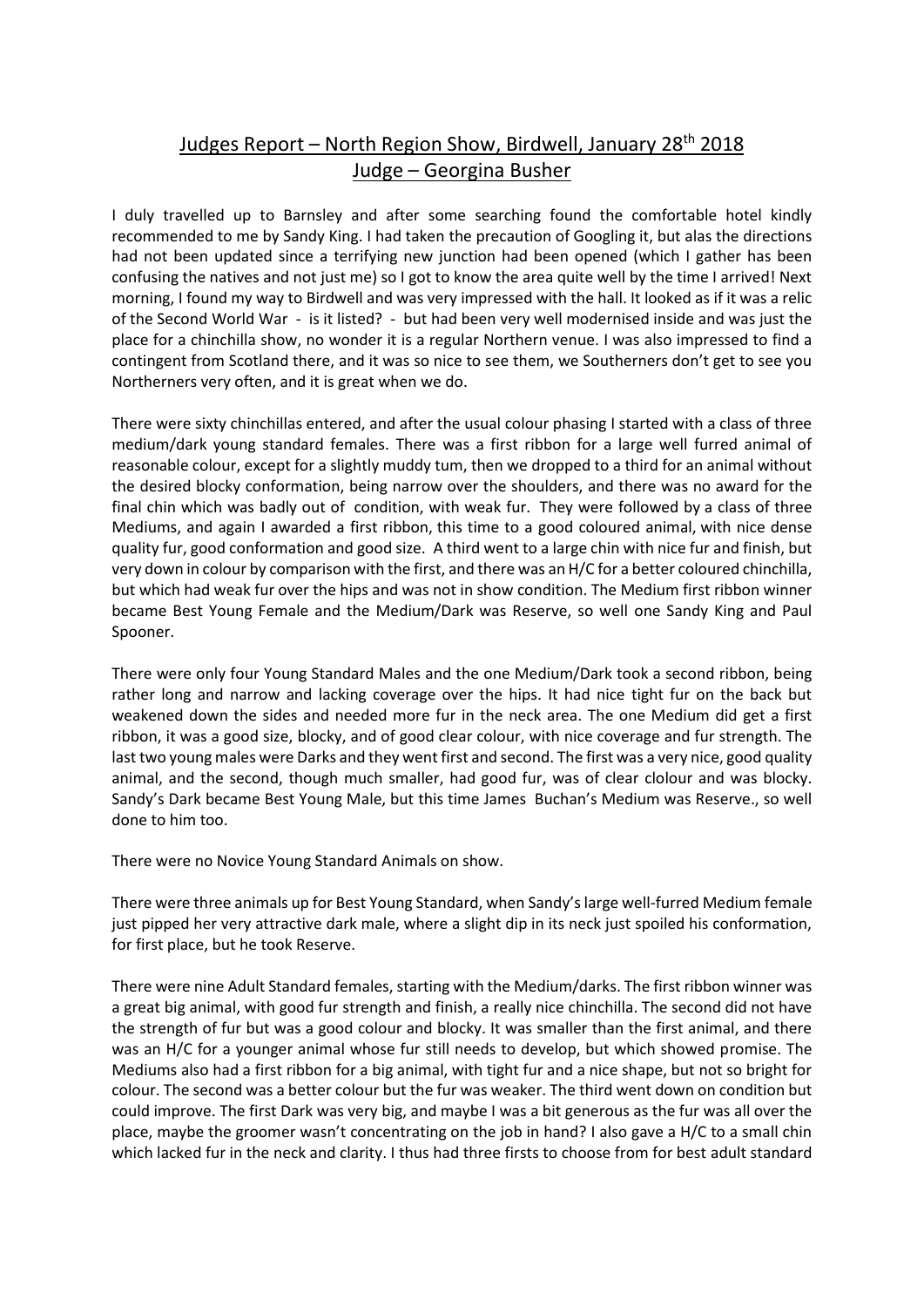female which went deservedly to Paul for his excellent Medium/Dark with Sian's female which was second to it following hard upon.

There were eight Adult Standard males. Paul's M/D had a first - I have down good colour, good finish, good size, well developed fur - what's not to like? In the Dark class they went 1,2,3. The first was a big blocky animal, with strong stand-up fur, and good coverage coming down over the hips. The second was another good chins, but the fur was weaker than the first and lay rather flat, the third was very small for an adult, but had nice tight fur and a clear bright colour. There were four Extra Darks. The first was the best all round, being of good size, with good fur and nice blocky conformation. The second was only fair for colour and size, but had very good finish The third was a very big animal with weaker fur, again the groomer could have been more particular as there was loose fur all over its back. I gave an H/C to the fourth animal, it was not a true Extra Dark being much lighter in colour than the others and lacked good conformation. There was also a First ribbon for a very good Novice animal, well prepared, in good condition and having a very nice clear colour. It went on to win the Best Novice Award, so congratulations to Kelly Buchan. The Best Adult Standard Male was Paul's very nice Dark ,and the Reserve was Sian's Extra Dark. Paul did very well with his Adult Standards, they were good quality and well presented. Congratulations.

After a very good lunch, kindly prepared by various members and friends of the Region, it was time to get down to the Mutations. There were thirteen youngsters and five young Novices and I started with a class of three beiges. The first ribbon went to a really good animal of Sandy's, who has bred quality beiges for as long as I can remember. Unfortunately, it had acquired a water stain during the day, but I ignored that as its fur basically was so good, nice and tight and dense, with excellent colour and clarity. It was a good size and had blocky conformation, and no hint of tinge. It became Best Young Mutation. There was a third ribbon for a smaller darker beige chinchilla, with good conformation but lacking finish. The third animal received no award as it was way out of show condition.

I then moved on to the AOCs, starting with two Sullivan Violets, both of which were very nice but sadly lacking in a good violet/blue colour. I gave them first and second ribbons, the first was big with a good shape but needing stronger fur over the hips, the second needed a bigger size and better conformation, although it had nice tight fur and was in good show condition. Next up were two Black Velvets. The first had a better depth of colour and very nice silky fur. The second needed much more mutation coverage over the flanks and at the back of the neck area. Both animals showed promise for the future. Two interesting Royal Blues came next, and with outstanding generosity I gave them a second and a third ribbon respectively. They were both rather small, and lacked coverage over their flanks and hips, and were not nearly blue enough, but they were in good condition and well prepared and I think people who embark on the long road to producing show quality versions of new mutations should be encouraged. It takes patience, perseverance and time, but eventually improvement becomes apparent, thanks to the dedication of particular breeders - look at the violets and the self blacks, for example. After this I gave a first to a rather small brown velvet with good quality fur and attractive colour and a third to another bigger one, of good colour and conformation but whose fur had slightly curled over tips. A large pink/white animal did not get a ribbon as its colour was not acceptable, being very apricot tinged. The Novices did well:- Kelly Buchan got a first for a good brown velvet of nice size and colour and Heather Arnstein took Reserve Young mutation with her very good black velvet which had well developed mutation fur and a good blue colour. She also won ribbons with her other three entire in this class, a second for a nice Sullivan Violet of good colour, a third for another violet, and a third for an ebony violet ,which had good fur quality but needed to be much darker in colour. But very well done, you and Kelly won't be Novices for long at this rate!

We then came to the last class of the day, the Adult Mutations, 10 in the Main class and 3 Novices.